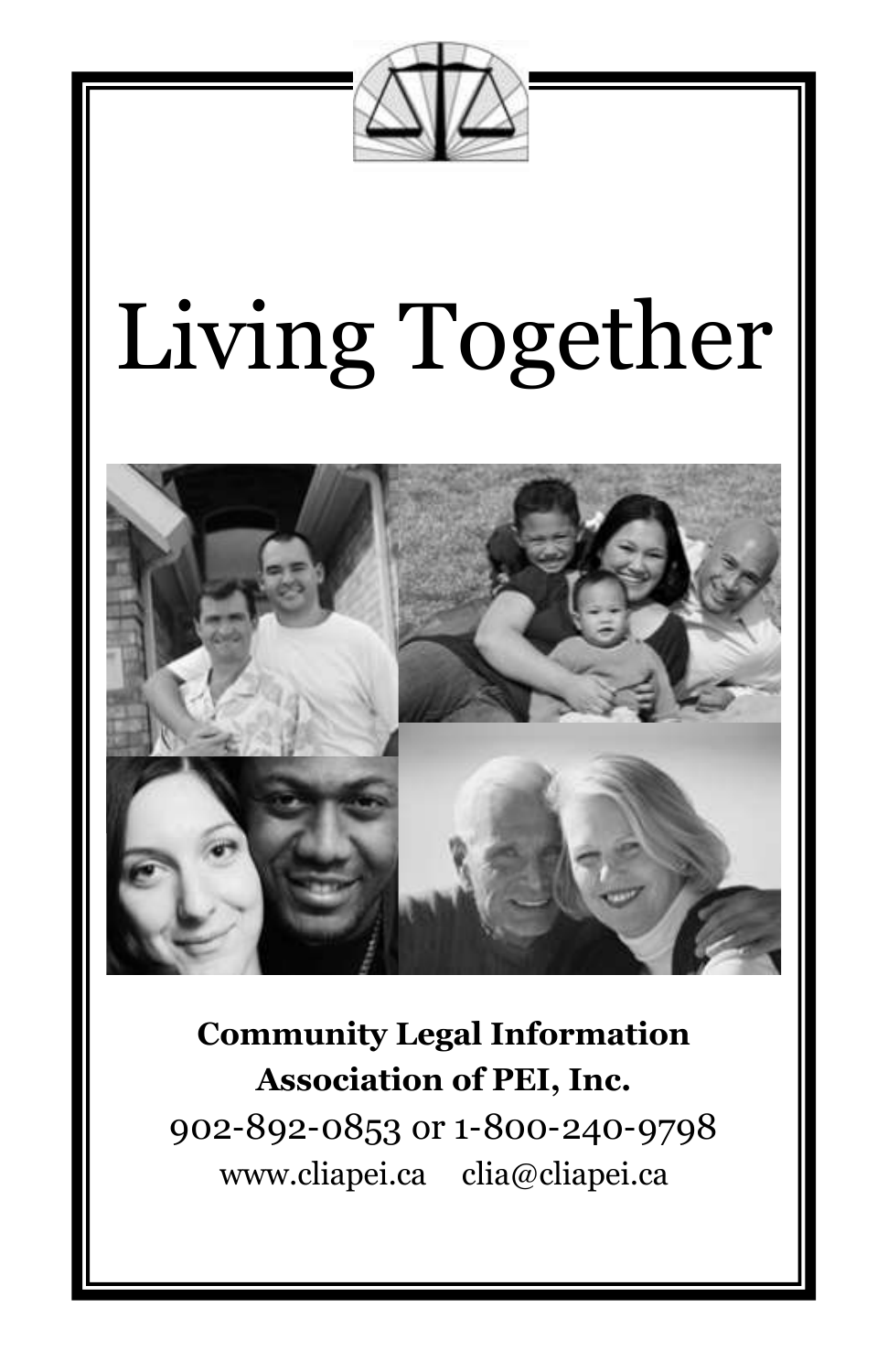

# **Introduction**

In Prince Edward Island, the definition of spouse includes same sex spouses, married spouses, and spouses who live together but are not legally married.

According to the *Domestic Relations Act*, "spouse" is defined as:

- two people who are legally married or
- two people who have lived in a conjugal (sexual) relationship for 3 years or more or
- two people who are living in a conjugal (sexual) relationship and are the natural or adoptive parents of a child or children

Most Islanders recognize the phrase "common law" to mean a couple who live together but are not legally married. Although this is not a legal term, we will use the term in this brochure. We will also refer to spouses who are legally married as "married spouses".

It is important to know that no amount of time together will change a common law relationship into a legal marriage. To be married, you must have a recognized marriage ceremony performed by a member of the clergy, a judge or someone who has been licensed to perform marriages in Prince Edward Island.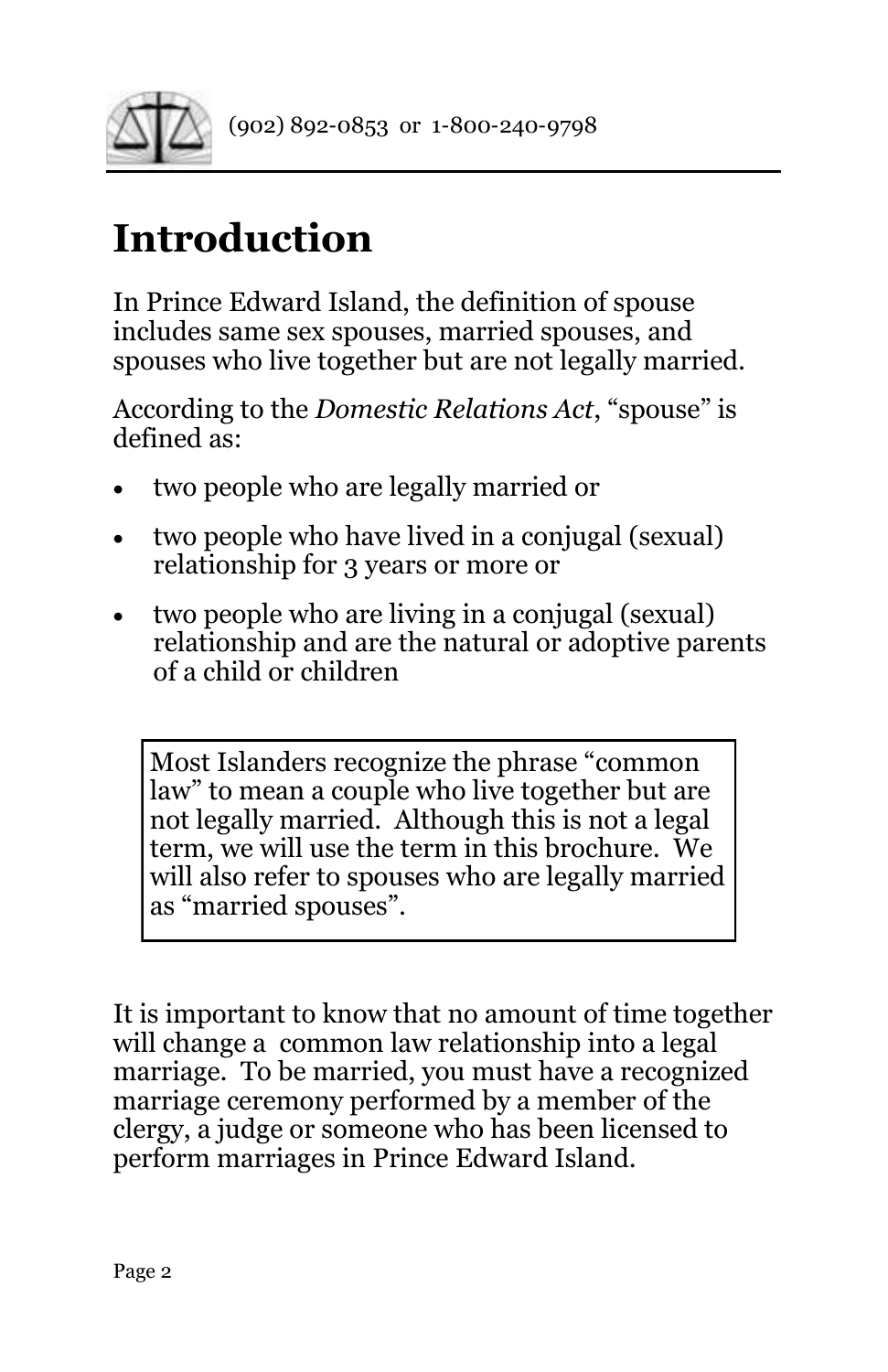

Common law spouses have similar rights and obligations as married spouses for child support, child custody and access. The rights of common law spouses differ from married spouses in division of property.



# **Rights and Resp0nsibilities as a Common Law Couple**

# *Birth of Children*

Children born to unmarried parents have the same legal status as children born within a marriage. Parents have the same rights and responsibilities towards their children, whether they are married or not.

# *Adoption*

Married or common law spouses can make a joint application for adoption.

If you have a child, your spouse may be eligible to adopt as a step-parent. You may need permission from the other biological parent of the child. For more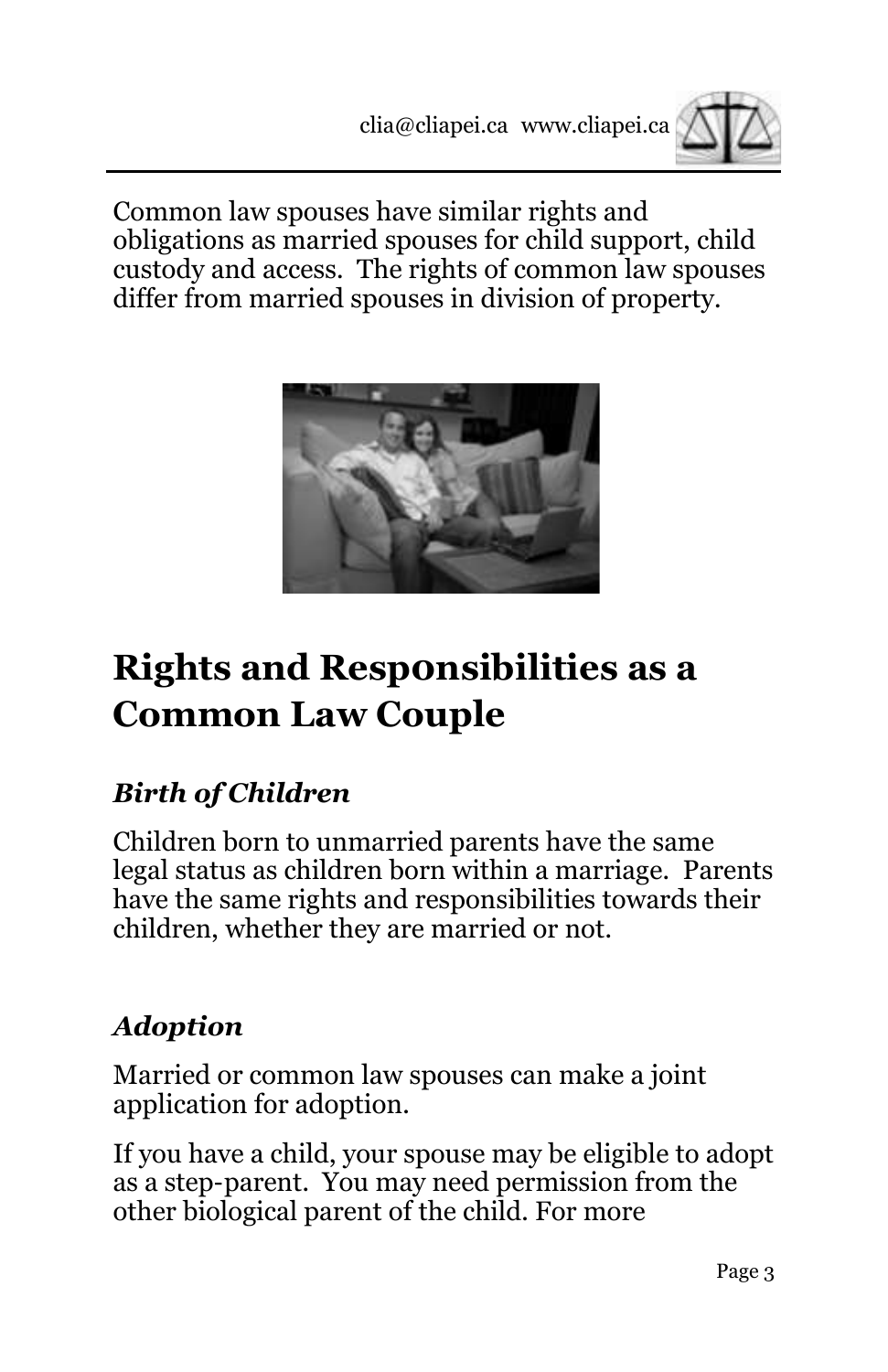

information and a complete list of adoption guidelines, contact Adoption Services 902-368-6511.

#### *Naming your Children*

Parents can choose to give their child:

- the last name of one parent
- a combination of the last names of the parents, in either order, or
- a completely different last name from either parent.

The name you give your child does not change any rights or obligations each parent has toward the child.



#### *Cohabitation agreements*

One way you and your spouse can express rights and obligations towards each other is by signing a "cohabitation agreement". This can include such things as ownership of property, a division of property if separation occurs and support obligations towards each other.

Custody and access rights to the children after separation and child support cannot be included in a cohabitation agreement.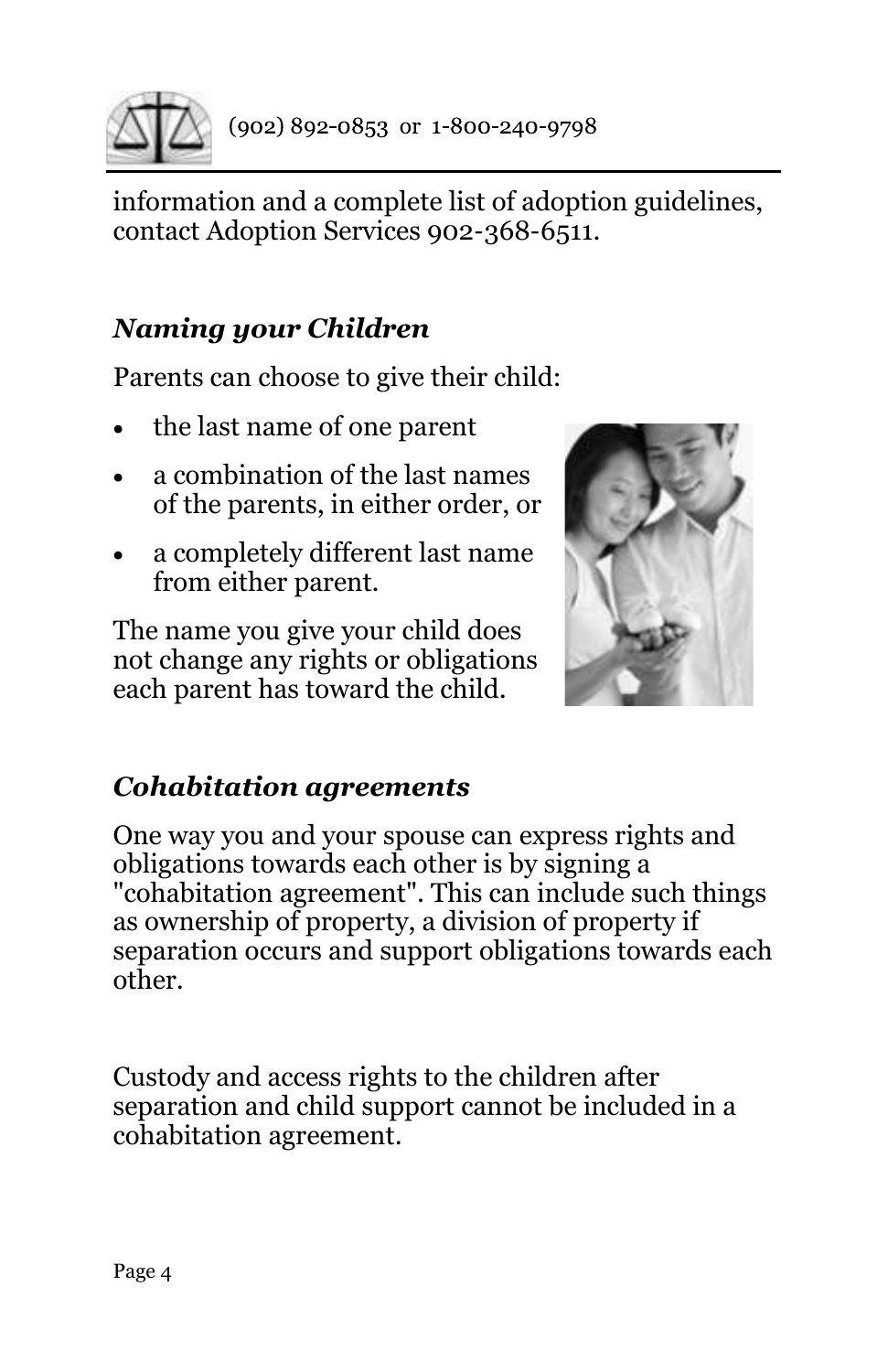

To be legally binding, a cohabitation agreement must be in writing and signed by you and your spouse and by a witness. It is best to have a lawyer write it for you. If you marry your spouse after signing a cohabitation agreement, the agreement is considered to be a marriage contract.



# **Rights and Responsibilities after Separation**

#### *Support for your spouse*

Spouses have a legal duty to financially support each other while they are living together. If the relationship breaks down and they separate or divorce, one person sometimes has to pay "spousal support" to the other. If you need support after separation, speak to a lawyer.

# *Child custody and visiting rights*

Page 5 Parents of a child, married or not, are joint custodians of their children while living together. Each has equal right to custody of the children if they decide to live apart.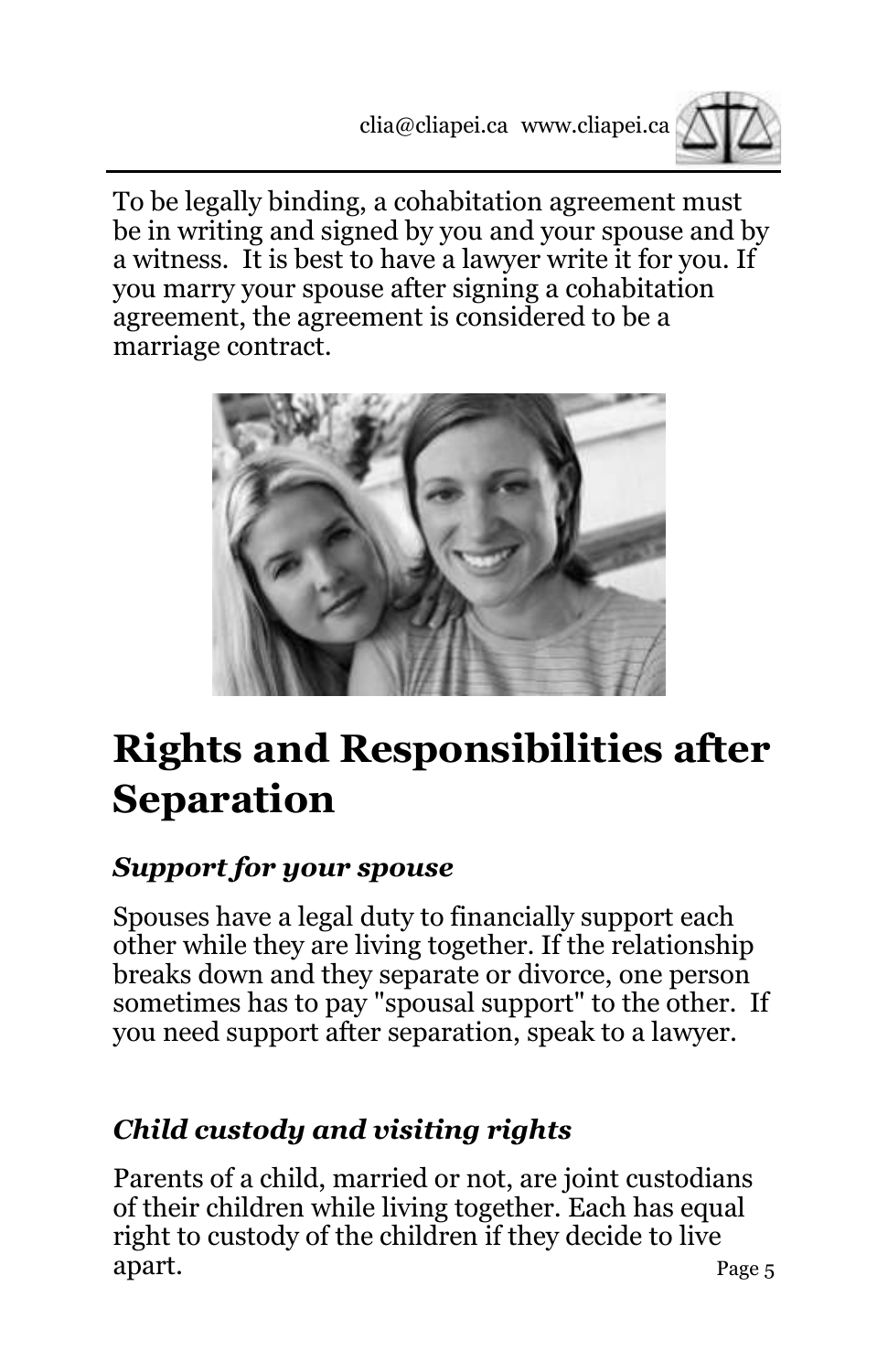

If parents need some help to make custody and access arrangements, they can use mediation, collaborative practice (www.cppei.ca), or counselling services.

If they cannot agree, Family Court can be asked to decide on the matter. The court will always consider the best interests of the children when deciding which parent will have the children living with him or her.

The parent who does not have the children living with him or her almost always has the right to spend time with them and to be regularly informed about their health, education and welfare.

# *Child support*

All parents are required to financially support their dependent children. This includes a parent who has never lived with the child. You may also have to pay support if you acted as a parent to your spouse's child from another relationship.

The amount of child support to be paid by the parent who does not have the children living with him or her is calculated using the Child Support Guidelines. The guidelines are based on average amounts spent on raising children at the different income levels. To determine the amount of support to be paid, a number of factors are

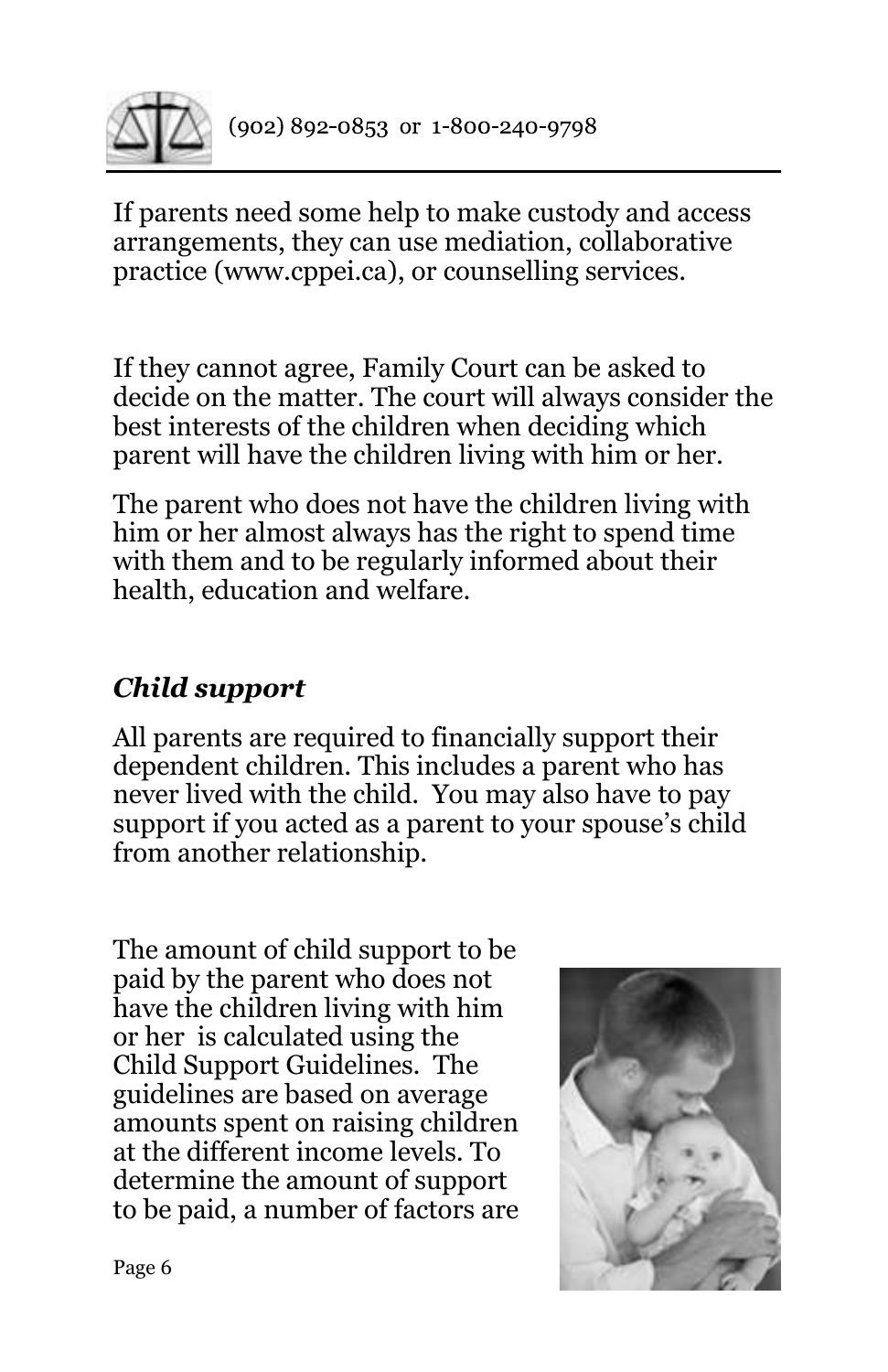clia@cliapei.ca www.cliapei.ca





looked at, including the income of the person paying support, the number of children, and the province where the payor lives.

You can get a copy of the Child Support Guideline tables and more information about child support from CLIA at 902-892-0853 or 1-800-240-9798.

#### *Property*

The *Family Law Act* is the law that deals with property of married persons. This includes the house, furniture, money, investments, and car.

At the time of separation or divorce in a marriage, both spouses have the right to an equal division (one-half share) of these items. It doesn't matter who paid for an item or if only one name is on the deed or registration papers.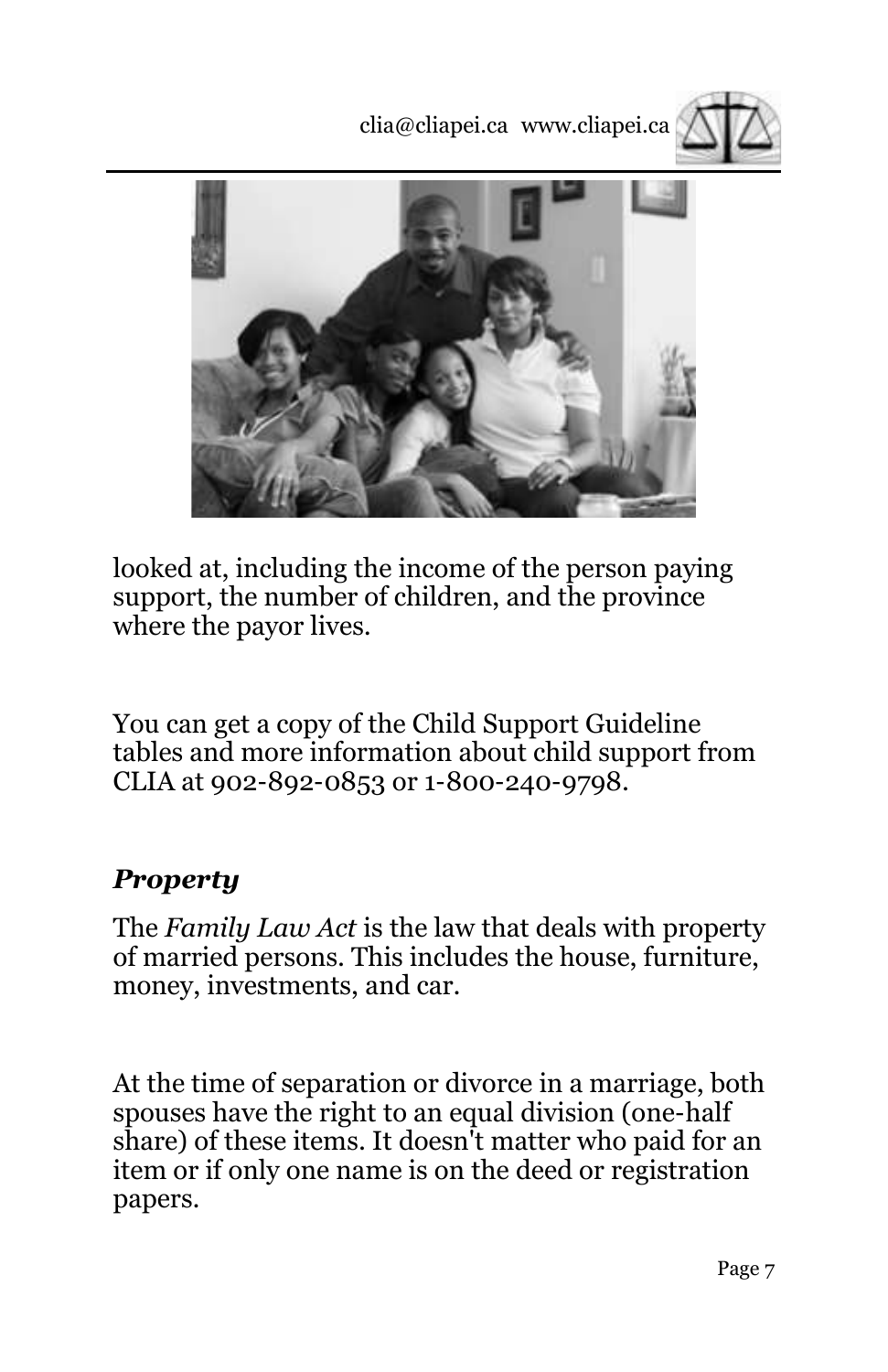



This equal division law does **not** apply to common law spouses. When common law spouses separate, the person whose name is on the deed or receipt **may** be the only one entitled to it.

Recently, the courts have been looking at the property of common law spouses more closely. If you have contributed time or money towards an asset owned by your spouse, or if you both intended the item to be jointly owned, the law may now help you to get a share of that asset after separation. If this is your situation, you need to see a lawyer.

In order to avoid problems, it is important for common law spouses to own assets jointly, to keep accurate records and to keep receipts for purchases. A cohabitation agreement is an even better plan. A cohabitation agreement is a legal document in which you express rights and obligations towards each other if you separate.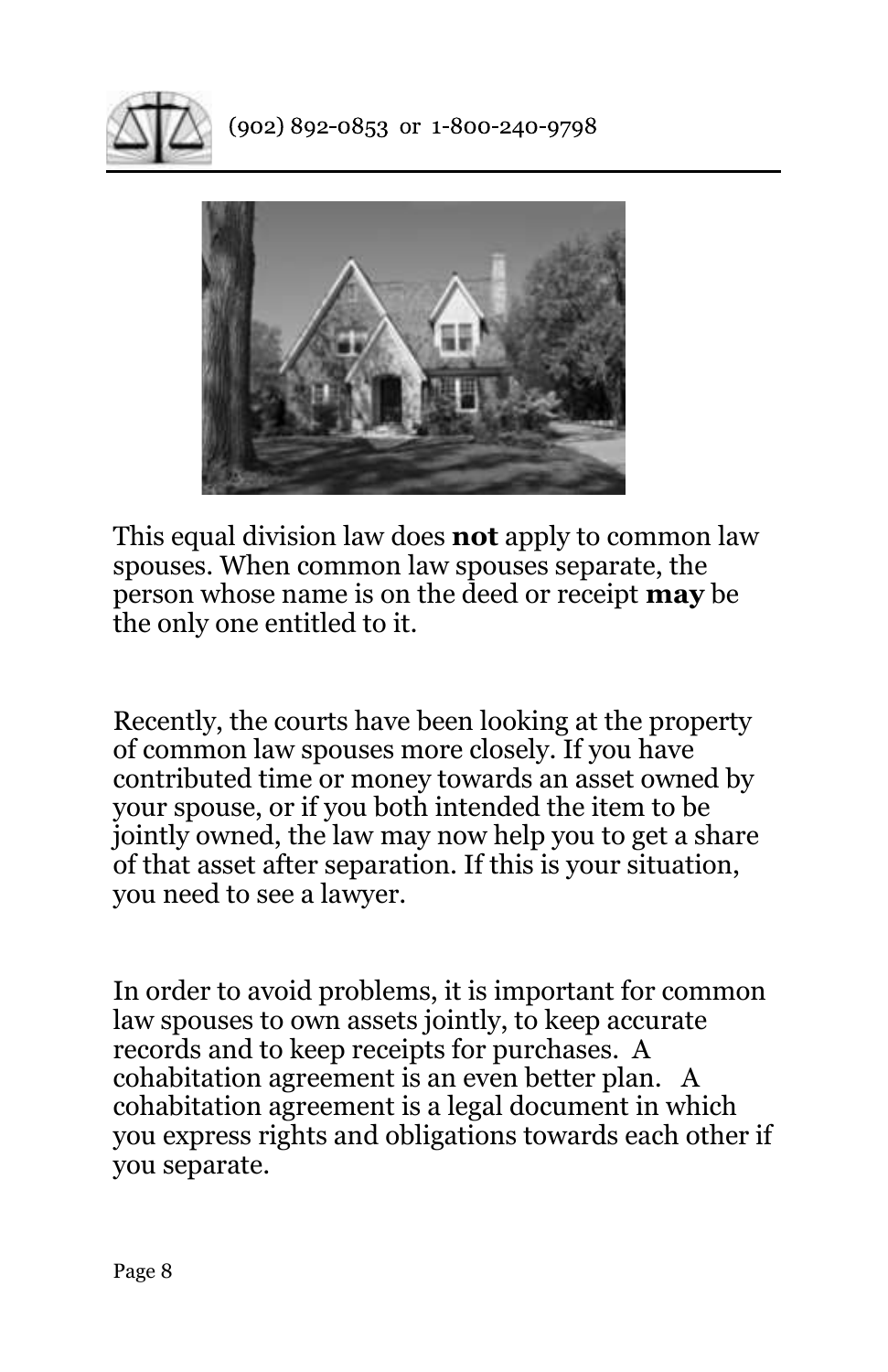

# **Other Rights and Responsibilities**

## *Settlement of family law problems*

If you and your spouse separate, you may want to have a legal settlement of your affairs. You can try to reach agreement about child custody and access, about child support, about spousal support and about how to divide your property.

To be legally binding, an agreement must be in writing, signed by you and your partner and witnessed. Each of you needs to get independent legal advice from a lawyer. If you cannot agree, you may ask the court to order a settlement.

#### *Estates*

It is important for you and your spouse to have wills to protect each other and to make plans for your children. If you do not have a valid will when you die, there are provincial laws which say what must happen to the things you own at your death (your "estate").

If you have no will, your estate will pass to your spouse and children.

If you are dependent and your spouse dies without providing for you or the children, the court can order the estate to provide support for you. You must have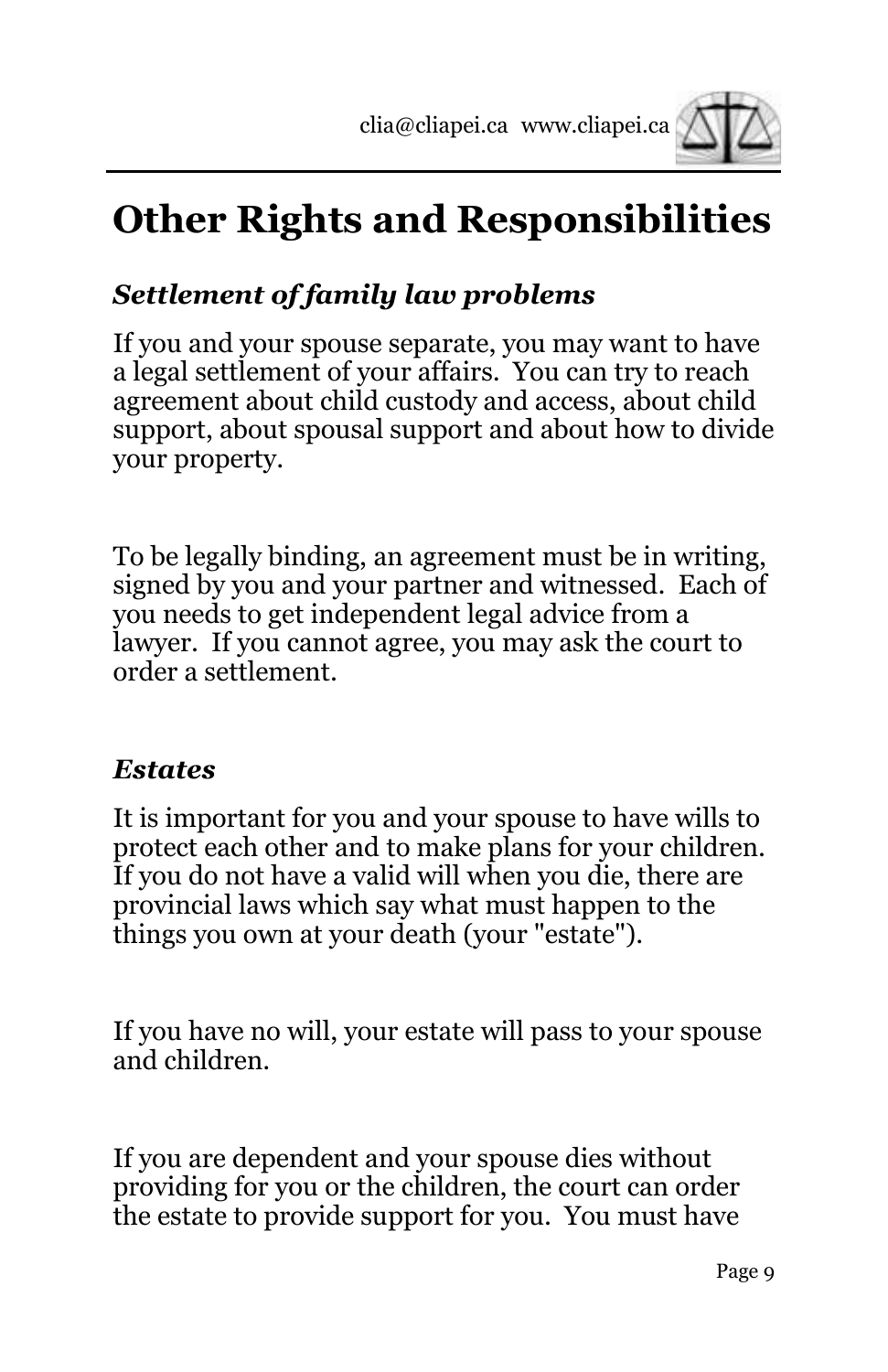

been a dependant of the deceased for at least three years. This must be done quickly, so it is important to see a lawyer about this as soon as possible.

#### *Pensions*

Pension plans often pay "survivor benefits" to a spouse when the person who contributed to the plan has died. Some plans will give survivor benefits to a common law spouse. This depends on the pension.

Government plans such as the Canada Pension Plan, Canadian Forces Superannuation, War Veteran's Allowances, and Old Age Security do recognize common law relationships, but only when certain requirements are met. The requirements of each plan vary and depend on factors such as the length of the relationship, and whether there is also a married spouse. Often a common law spouse must submit a special claim for benefits while a married spouse may be granted these benefits automatically.

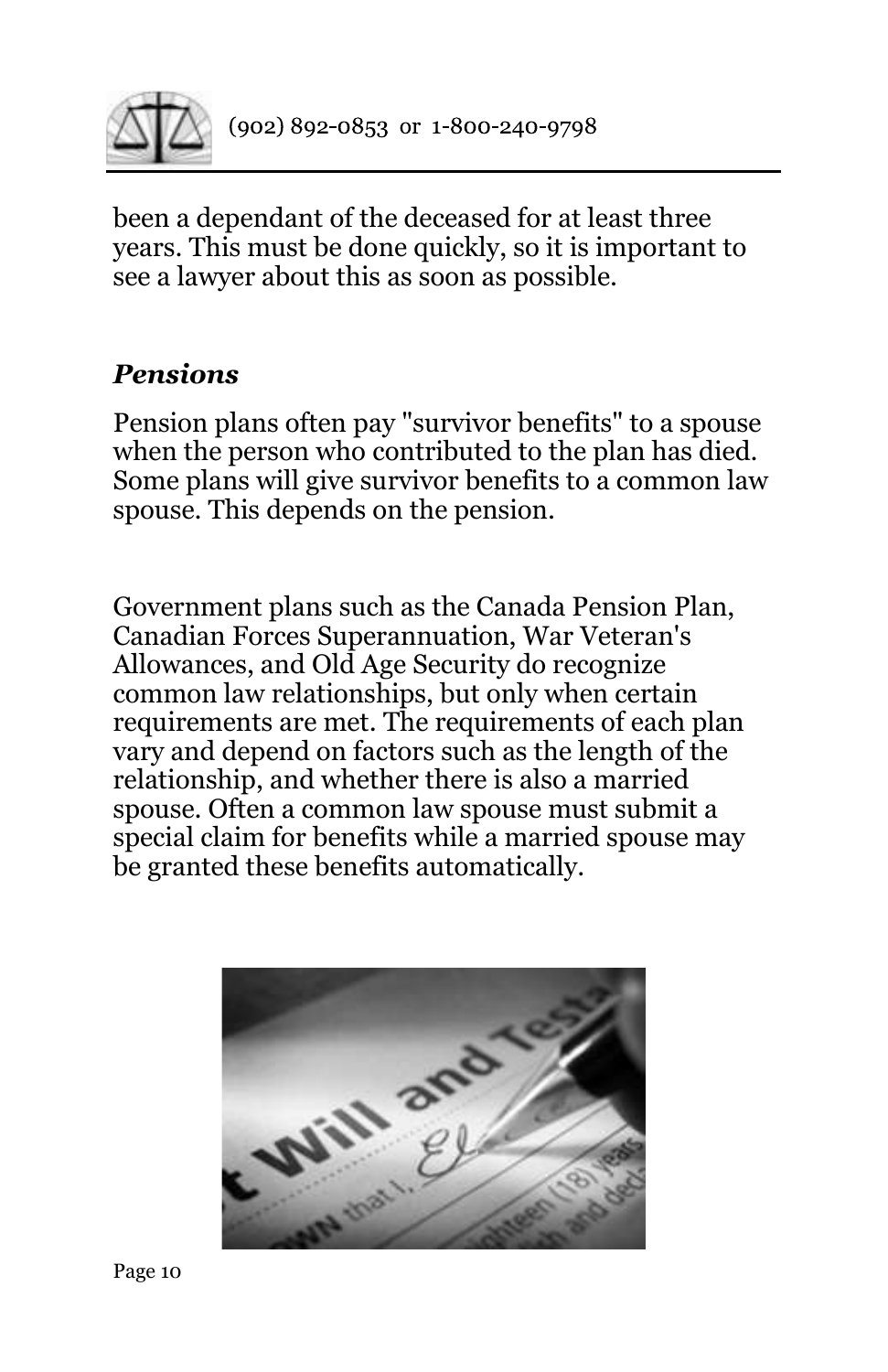

Check the requirements of private and government pension plans carefully to see if your common law partner will be covered. Sometimes special forms need to be filled out, or steps taken to prove the nature of the relationship, while you are alive.

## *Life Insurance*

You can benefit from a common law partner's life insurance policy only if you are specifically named as the beneficiary.

#### *Workers' Compensation*

Under the Worker's Compensation program, payments may be made to the surviving spouse and dependent children of a worker who has died from an employment -related injury.

#### *Taxation*

Canada Revenue Agency says a common law partner is a "spouse" if you have been living together for at least 12 months in a conjugal (sexual) relationship or if you have a child (or children) together. Check with Canada Revenue Agency for details.

# *Legal Actions*

Although a married spouse generally cannot be forced to testify against his or her spouse in most criminal cases, a common law spouse can be required to testify.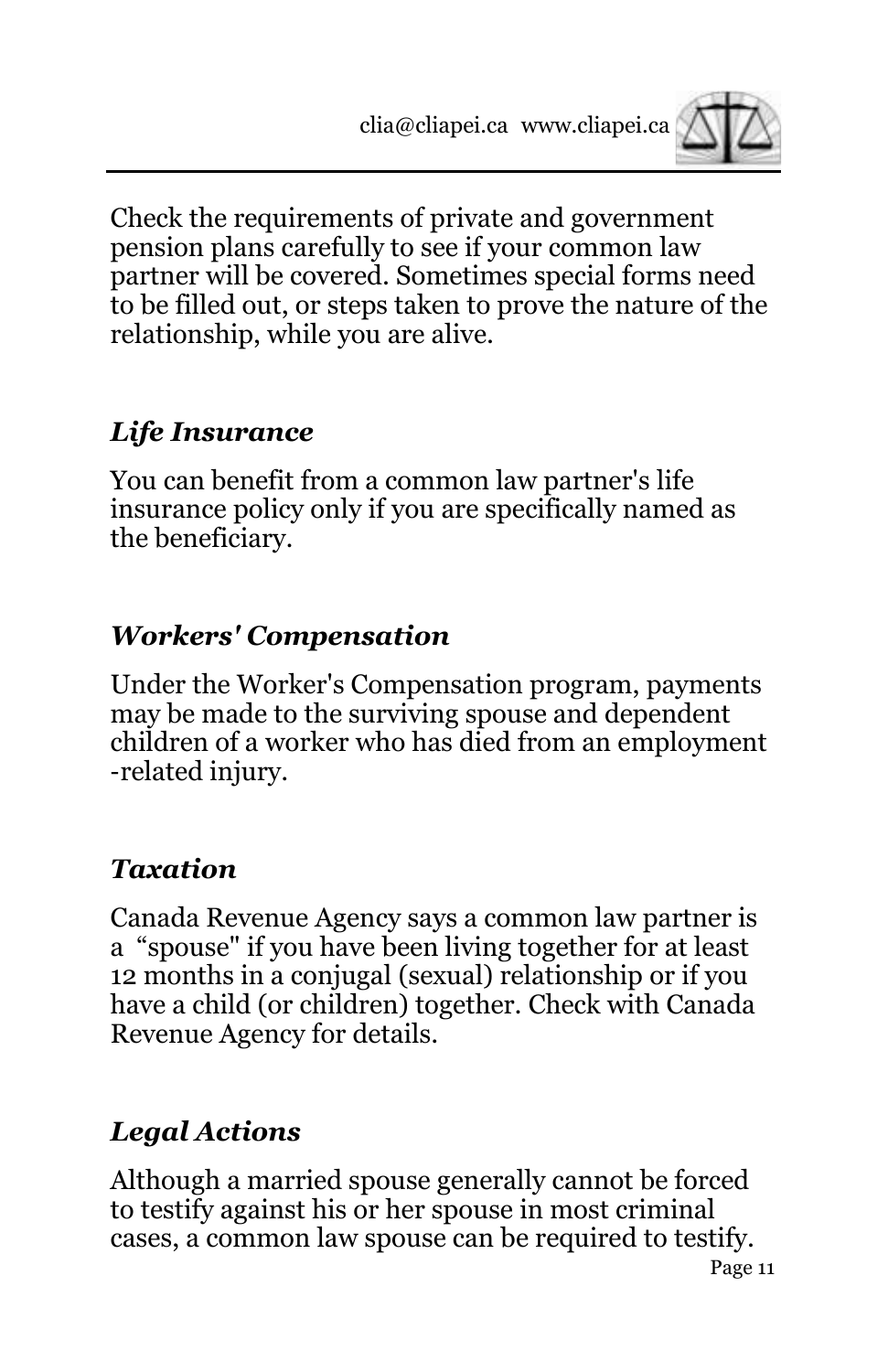

Under the *Fatal Accidents Act*, a spouse can sue a person who caused the death of their spouse in an accident. Your children can sue as well.

#### *Debts*

You are not responsible for your common law partner's debts unless you have co-signed for them or have signed a contract agreeing to pay for them.

#### *Other Benefits*

Many health and dental plans will cover a common law spouse and children. Check your plan for specific information.

### *Social Assistance*

Members of a common law relationship will be considered one family if you apply for social assistance. The income and expenses of both partners will be assessed and benefits will be paid to the family as a unit, not as two single people.

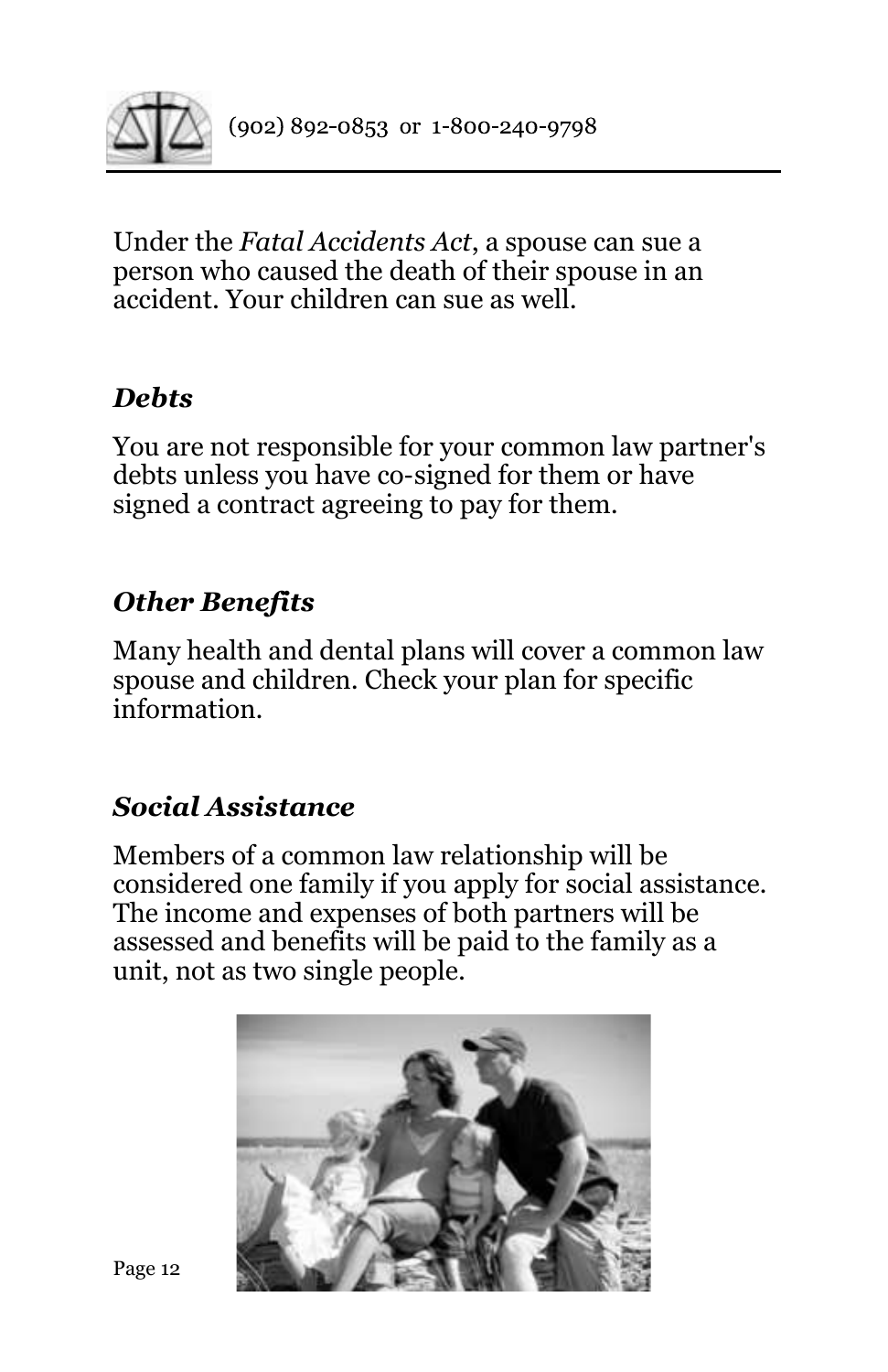

### *Human Rights*

The provincial *Human Rights Act* does not allow discrimination in

- employment,
- accommodations,
- lease or sale of property,
- membership in professional, business or trade associations and employee organizations,
- publications, broadcasts, public displays, and advertisements,
- services and facilities available to the public, or
- volunteer work.

This includes discrimination based on:

- age,
- association.
- colour, race, ethnic or national origin,
- creed or religion,
- criminal conviction (in employment),
- family status,
- marital status,
- physical and intellectual disability,
- political belief,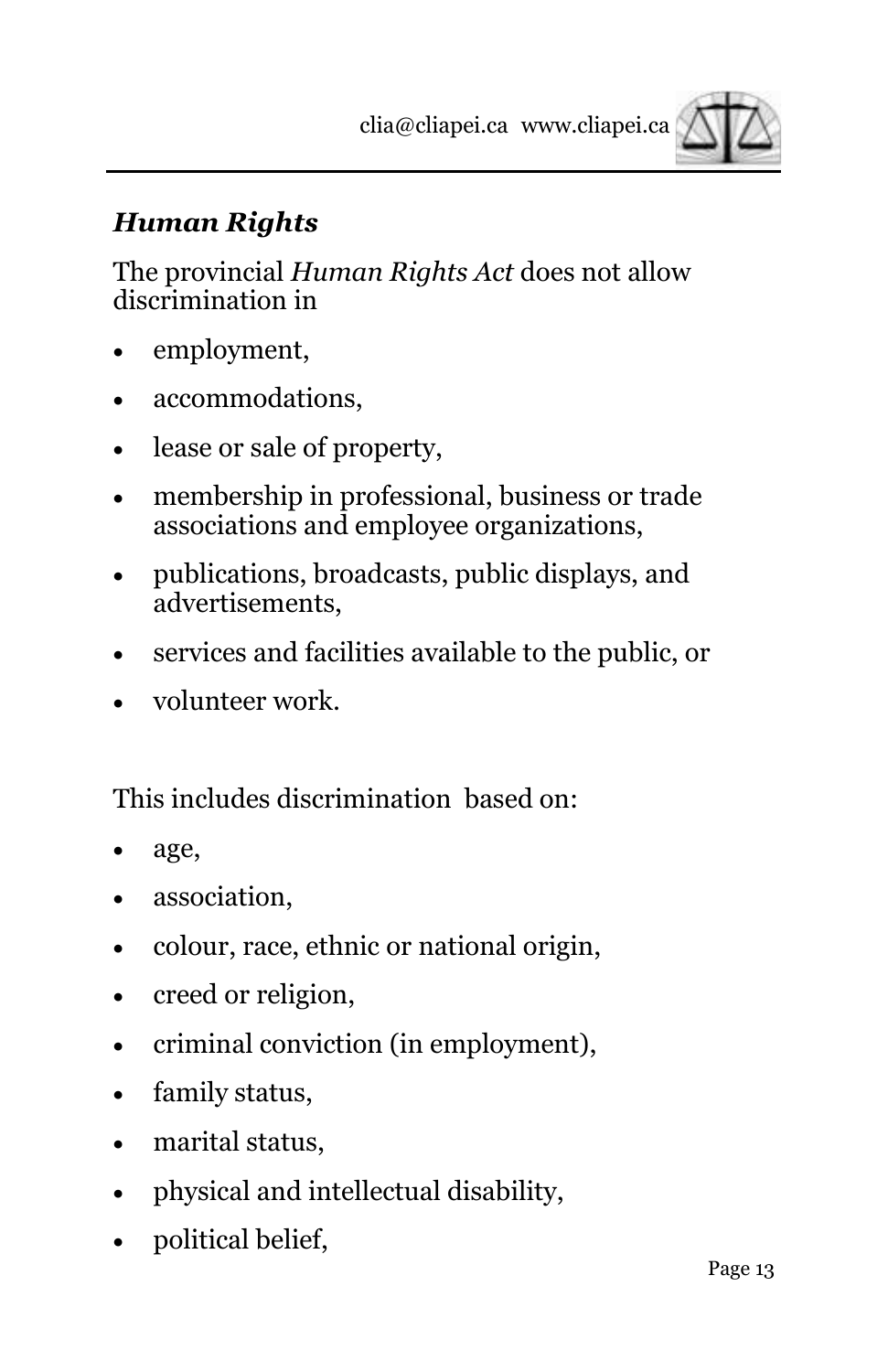

- sex or gender,
- sexual orientation,
- source of income, or
- having filed a complaint or given evidence or assistance under the *PEI Human Rights Act*.

Your rights in these areas cannot be legally denied.

If you feel you have received different treatment because you are in a common law relationship, contact the Human Rights Commission: 1-800-237-5031.

The *Canadian Charter of Rights and Freedoms* also forbids discrimination in laws and government actions. Although discrimination because of marital status is not specifically mentioned, most experts feel this is covered by the Charter.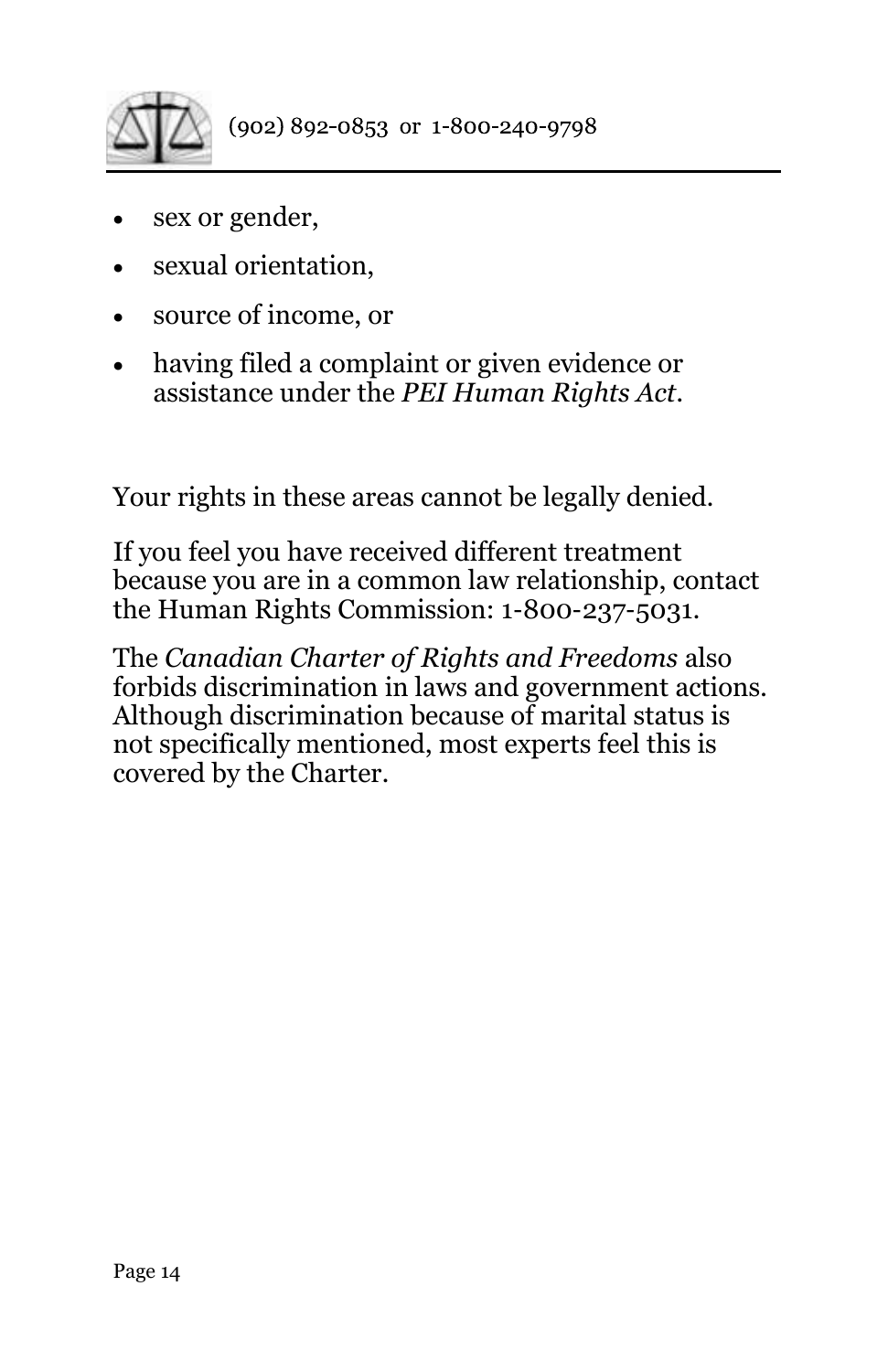

This pamphlet was published by Community Legal Information Association of Prince Edward Island Inc (CLIA). It contains general information about the law*.*  It does not contain a complete statement of the law in this area and is not a substitute for legal advice.

If you need legal advice, contact a lawyer. If you do not know a lawyer, call the Lawyer Referral Service (902-892-0853 or 1-800-240-9798). You can have a brief consultation for a small fee.